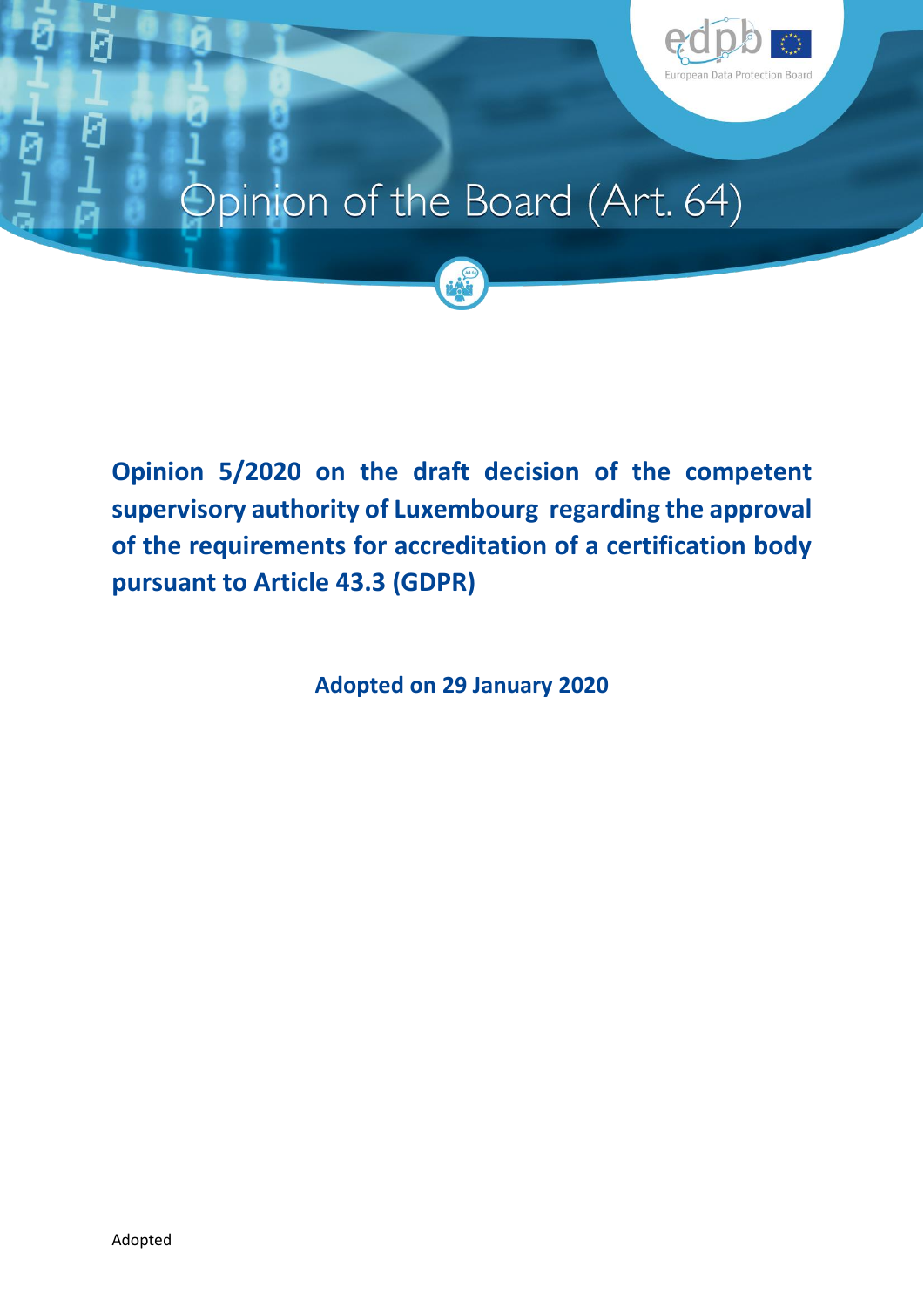# Table of contents

| 1              |       |                                                                                                                                                                                              |  |  |
|----------------|-------|----------------------------------------------------------------------------------------------------------------------------------------------------------------------------------------------|--|--|
| $\overline{2}$ |       |                                                                                                                                                                                              |  |  |
|                | 2.1   | General reasoning of the EDPB regarding the submitted draft accreditation requirements. 4                                                                                                    |  |  |
|                | 2.2   | Main points of focus for the assessment (art. 43.2 GDPR and Annex 1 to the EDPB Guidelines)<br>that the accreditation requirements provide for the following to be assessed consistently:  5 |  |  |
|                | 2.2.1 |                                                                                                                                                                                              |  |  |
|                | 2.2.2 |                                                                                                                                                                                              |  |  |
|                | 2.2.3 |                                                                                                                                                                                              |  |  |
|                | 2.2.4 |                                                                                                                                                                                              |  |  |
| 3              |       |                                                                                                                                                                                              |  |  |
| 4              |       |                                                                                                                                                                                              |  |  |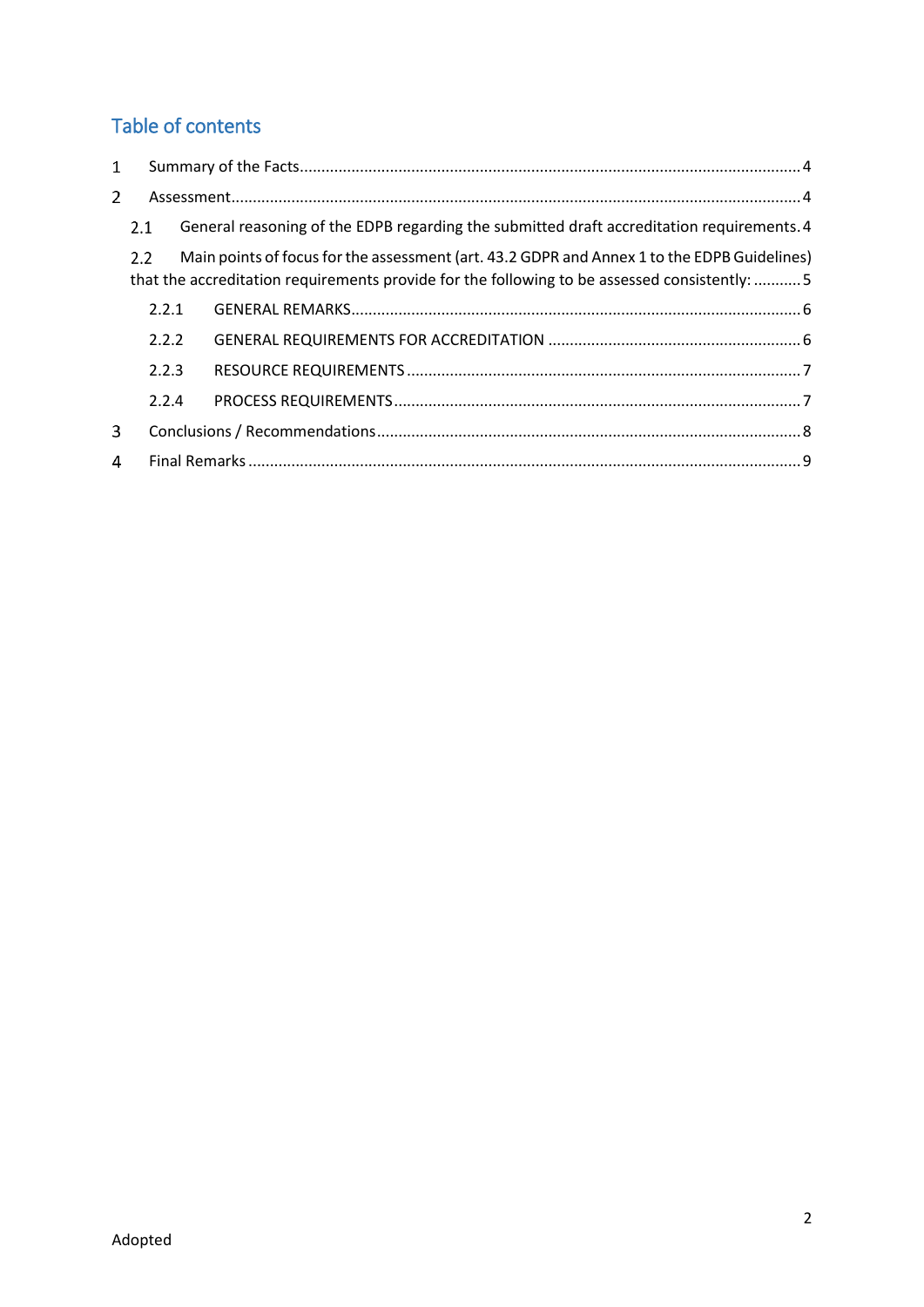## **The European Data Protection Board**

Having regard to Article 63, Article 64 (1c), (3) - (8) and Article 43 (3) of the Regulation 2016/679/EU of the European Parliament and of the Council of 27 April 2016 on the protection of natural persons with regard to the processing of personal data and on the free movement of such data, and repealing Directive 95/46/EC (hereafter "GDPR"),

Having regard to Article 51 (1b) of Directive 2016/680 EU on the protection of natural persons with regard to the processing of personal data by competent authorities for the purposes of the prevention, investigation, detection or prosecution of criminal offences or the execution of criminal penalties, and on the free movement of such data, and repealing Council Framework Decision 2008/977/JHA (hereafter "Law Enforcement Directive").

Having regard to the EEA Agreement and in particular to Annex XI and Protocol 37 thereof, as amended by the Decision of the EEA joint Committee No 154/2018 of 6 July 2018,<sup>1</sup>

Having regard to Article 10 and 22 of its Rules of Procedure of 25 May 2018,

Whereas:

(1) The main role of the Board is to ensure the consistent application of the Regulation 2016/679 (hereafter GDPR) throughout the European Economic Area. In compliance with Article 64.1 GDPR, the Board shall issue an opinion where a supervisory authority (SA) intends to approve the requirements for the accreditation of certification bodies pursuant to Article 43. The aim of this opinion is therefore to create a harmonised approach with regard to the requirements that a data protection supervisory authority or the National Accreditation Body will apply for the accreditation of a certification body. Even though the GDPR does not impose a single set of requirementsfor accreditation, it does promote consistency. The Board seeks to achieve this objective in its opinions firstly by encouraging SAs to draft their requirements for accreditation following the structure set out in the Annex to the EDPB Guidelines on accreditation of certification bodies, and, secondly by analysing them using a template provided by EDPB allowing the benchmarking of the requirements(guided by ISO 17065 and the EDPB guidelines on accreditation of certification bodies).

(2) With reference to Article 43 GDPR, the competent supervisory authorities shall adopt accreditation requirements. They shall, however, apply the consistency mechanism in order to allow generation of trust in the certification mechanism, in particular by setting a high level of requirements.

(3) While requirements for accreditation are subject to the consistency mechanism, this does not mean that the requirements should be identical. The competent supervisory authorities have a margin of discretion with regard to the national or regional context and should take into account their local legislation. The aim of the EDPB opinion is not to reach a single EU set of requirements but rather to avoid significant inconsistencies that may affect, for instance trust in the independence or expertise of accredited certification bodies.

**.** 

 $1$  References to the "Union" made throughout this opinion should be understood as references to "EEA".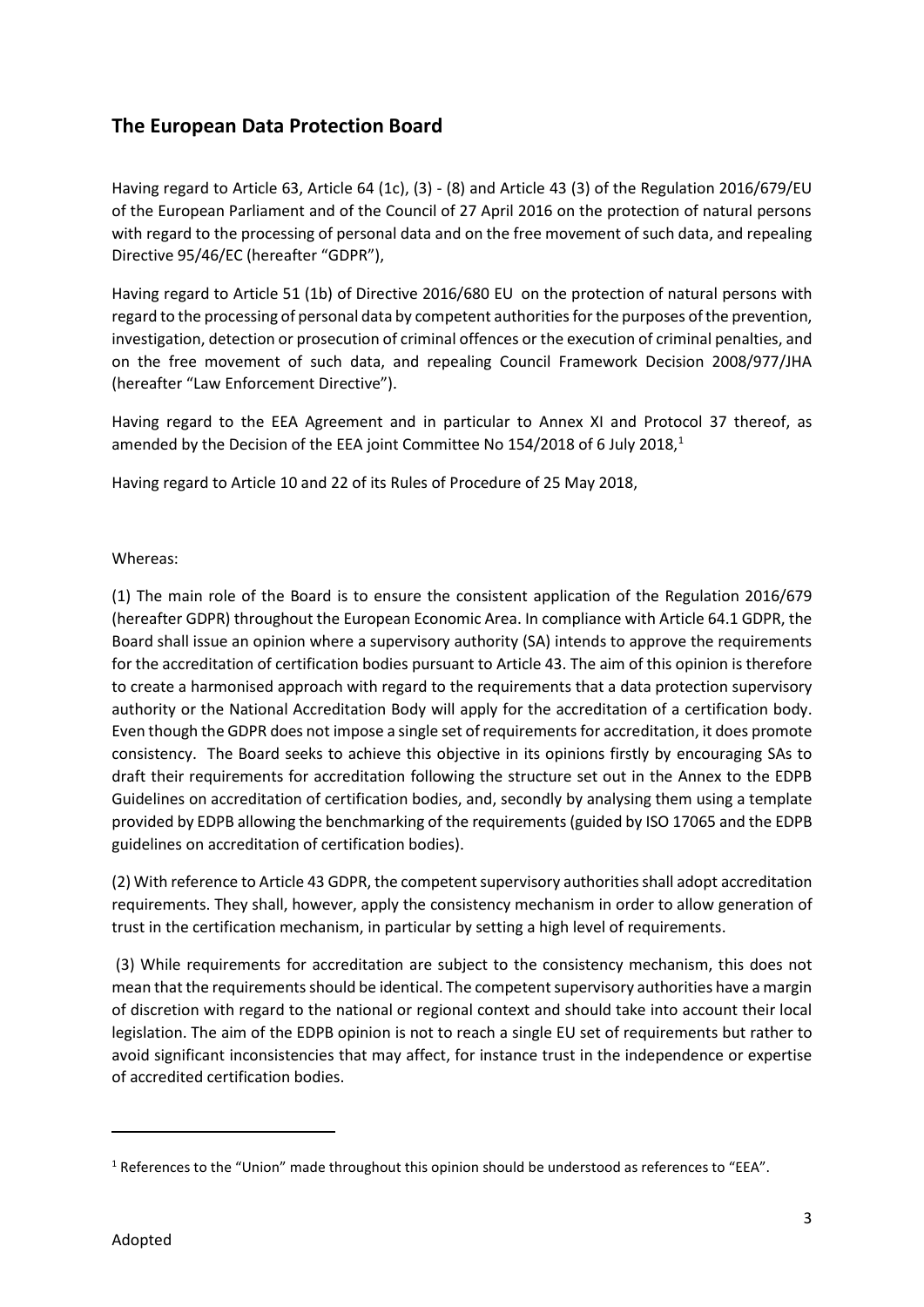(4) The "Guidelines 4/2018 on the accreditation of certification bodies under Article 43 of the General Data Protection Regulation (2016/679)" (hereinafter the "Guidelines"), and "Guidelines 1/2018 on certification and identifying certification criteria in accordance with article 42 and 43 of the Regulation 2016/679" will serve as a guiding thread in the context of the consistency mechanism.

(5) If a Member State stipulates that the certification bodies are to be accredited by the supervisory authority, the supervisory authority should establish accreditation requirements including, but not limited to, the requirements detailed in Article 43(2). In comparison to the obligations relating to the accreditation of certification bodies by national accreditation bodies, Article 43 provides fewer details about the requirements for accreditation when the supervisory authority conducts the accreditation itself. In the interests of contributing to a harmonised approach to accreditation, the accreditation requirements used by the supervisory authority should be guided by ISO/IEC 17065 and should be complemented by the additional requirements a supervisory authority establishes pursuant to Article 43(1)(b). The EDPB notes that Article 43(2)(a)-(e) reflect and specify requirements of ISO 17065 which will contribute to consistency.<sup>2</sup>

(6) The opinion of the EDPB shall be adopted pursuant to Article 64 (1)(c), (3) & (8) GDPR in conjunction with Article 10 (2) of the EDPB Rules of Procedure within eight weeks from the first working day after the Chair and the competent supervisory authority have decided that the file is complete. Upon decision of the Chair, this period may be extended by a further six weeks taking into account the complexity of the subject matter.

### **HAS ADOPTED THE OPINION:**

# <span id="page-3-0"></span>SUMMARY OF THE FACTS

- 1. The LU SA has submitted its draft accreditation requirements under Article 43 (1)(a) to the EDPB. Following a decision deeming the file complete, it was broadcasted on 25 October 2019. The LU SA will perform accreditation of certification bodies to certify using GDPR certification criteria.
- 2. In compliance with article 10 (2) of the Board Rules of Procedure, due to the complexity of the matter at hand, the Chair decided to extend the initial adoption period of eight weeks by a further six weeks.

## <span id="page-3-1"></span>2 ASSESSMENT

## <span id="page-3-2"></span>2.1 General reasoning of the EDPB regarding the submitted draft accreditation requirements

The purpose of this opinion is to assess the accreditation requirements developed by a SA, either in addition to ISO 17065 or as a full set of requirements, for the purposes of allowing a national accreditation body or a SA, as per article 43(1) GDPR, to accredit a certification body responsible for issuing and renewing certification in accordance with article 42 GDPR. This is without prejudice to the tasks and powers of the competent SA. In this specific case, the Board notes that the LU SA is tasked

**.** 

<sup>2</sup> Para. 39 Guidelines:

[https://edpb.europa.eu/sites/edpb/files/files/file1/edpb\\_guidelines\\_201804\\_v3.0\\_accreditationcertificationb](https://edpb.europa.eu/sites/edpb/files/files/file1/edpb_guidelines_201804_v3.0_accreditationcertificationbodies_annex1_en.pdf) [odies\\_annex1\\_en.pdf](https://edpb.europa.eu/sites/edpb/files/files/file1/edpb_guidelines_201804_v3.0_accreditationcertificationbodies_annex1_en.pdf)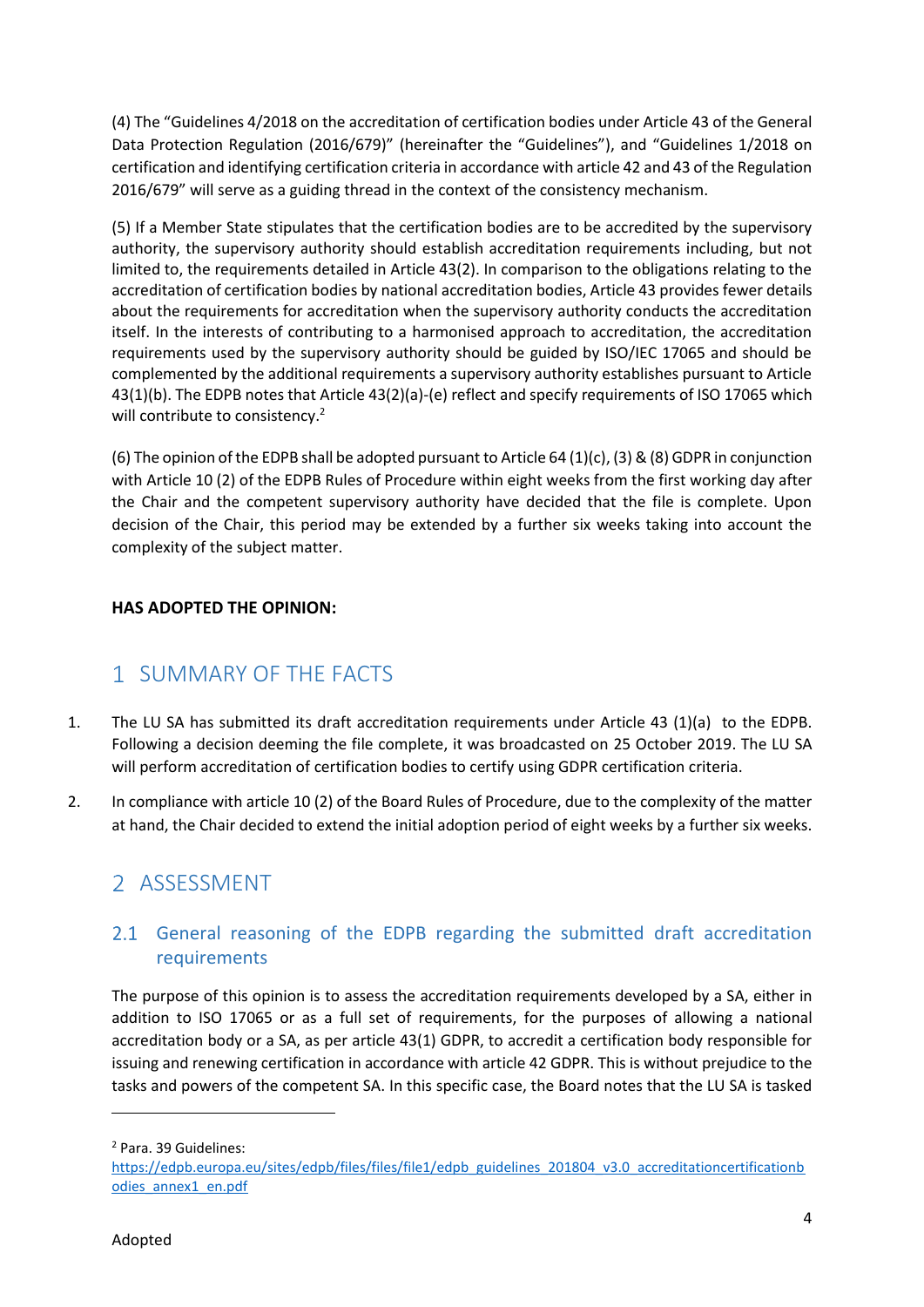by national law to carry out the accreditation of certification bodies. To this end, the LU SA has developed a set of requirements specifically for accreditation of certification bodies in conjunction with a set of certification criteria that is yet to be formally approved .

The assessment of the accreditation requirements is aimed at examining variations (additions or deletions) from the Guidelines and notably the Annex. Furthermore, the EDPB's Opinion is also focused on all aspects that may impact a consistent approach regarding the accreditation of certification bodies.

It should be noted that the aim of the Guidelines on accreditation of certification bodies is to assist the SAs while defining their accreditation requirements. The guidelines Annex does not constitute accreditation requirements as such. Therefore, the accreditation requirements for certification bodies need to be defined by the SA in a way that enables their practical and consistent application as required by the SA's context.

The Board has conducted its assessment in line with the structure foreseen in Annex 1 to the Guidelines. When this Opinion remains silent on a specific section of the LU SA's draft accreditation requirements, it should be read as the Board is not having any comments and is not asking the LU SA to take further action. The Board notes that the LU SA has provided information to help the assessment of the draft accreditation requirements. However, the Opinion of the Board only addresses the draft accreditation requirements.

Furthermore, this opinion does not reflect upon items submitted by the LU SA, which are outside the scope of article 43 (2) GDPR, such as references to national legislation. The Board nevertheless notes that national legislation should be in line with the GDPR, where required.

## <span id="page-4-0"></span>Main points of focus for the assessment (art. 43.2 GDPR and Annex 1 to the EDPB Guidelines) that the accreditation requirements provide for the following to be assessed consistently:

- a. addressing all the key areas as highlighted in the Guidelines Annex and considering any deviation from the Annex.
- b. independence of the certification body
- c. conflicts of interests of the certification body
- d. expertise of the certification body
- e. appropriate safeguards to ensure GDPR certification criteria is appropriately applied by the certification body
- f. procedures for issuing, periodic review and withdrawal of GDPR certification; and
- g. transparent handling of complaints about infringements of the certification.
- 3. Taking into account that:
	- a. Article 43 (2) GDPR provides a list of accreditation areas that a certification body need to address in order to be accredited;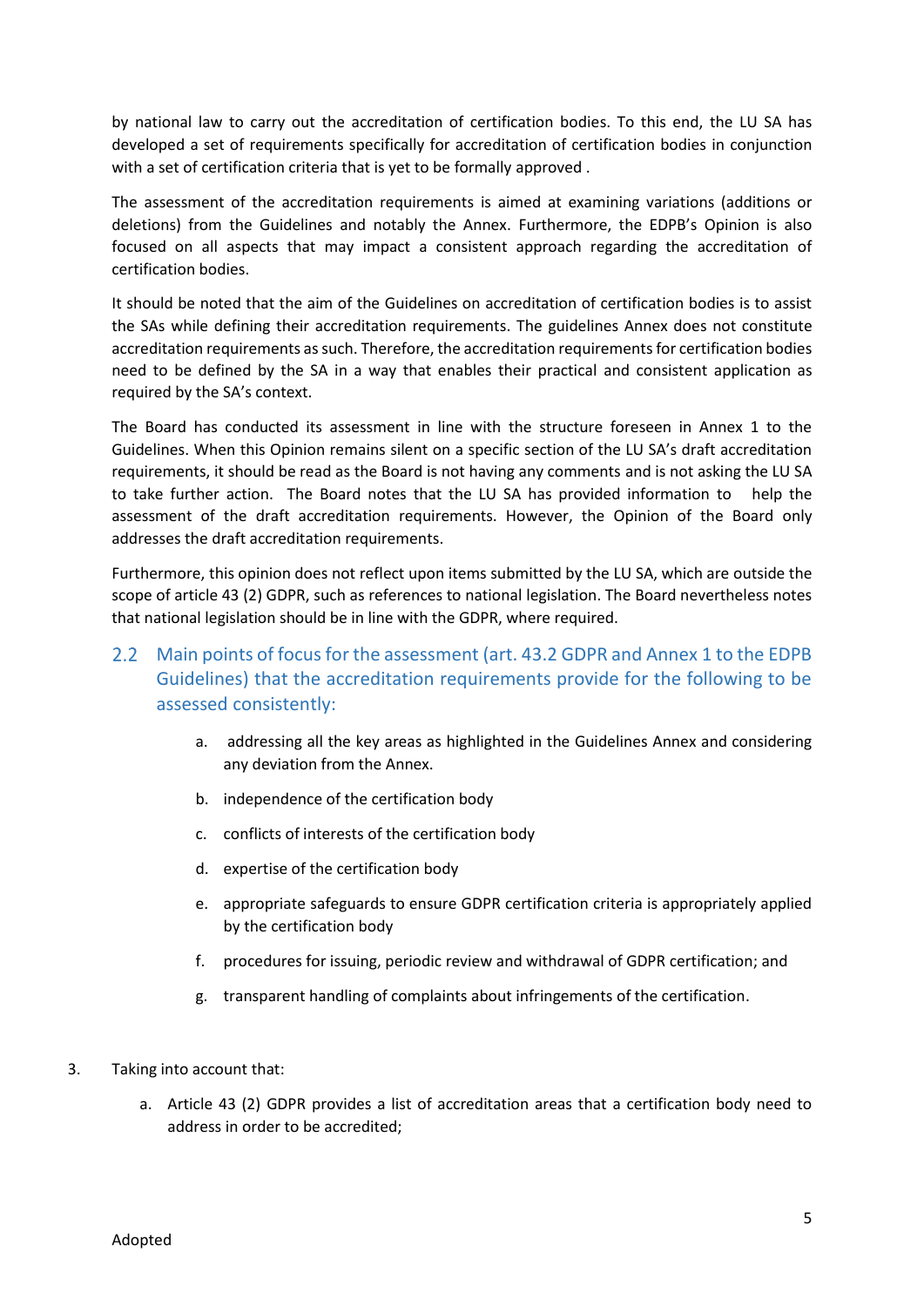- b. Article 43 (3) GDPR provides that the requirements for accreditation of certification bodies shall be approved by the competent Supervisory Authority.
- c. Article 57 (1) (p) & (q) GDPR provides that a competent supervisory authority must draft and publish the accreditation requirements for certification bodies and may decide to conduct the accreditation of certification bodies itself,
- d. Article 64 (1) (c) GDPR provides that the Board shall issue an opinion where a supervisory authority intends to approve the accreditation requirements for a certification body pursuant to Article 43(3)

the Board is of the opinion that:

#### <span id="page-5-0"></span>2.2.1 GENERAL REMARKS

- 4. The Board notes that the draft accreditation requirements do not completely follow the structure set out in Annex 1 to the Guidelines. For example, the sections on "scope" and "terms and definitions" are missing. In connection to this, the Board notes that some terms are not used consistently throughout the document, such as "client" and "applicant". In order to avoid confusion, the terms used should be aligned with the Guidelines and the Annex definitions where possible and used consistently. Therefore, with the aim to facilitate the assessment, the Board encourages the LU SA to follow the structure of Annex 1 [to the Guidelines] in the draft accreditation requirements and add the missing sections..
- 5. The Board observes that, throughout the document, there are several references to the requirements "of this certification mechanism" (for example requirement 4.6.4) or to certification bodies that are accredited "under the (...) certification mechanism" (for example requirement 2.2.2). The reference to the certification mechanism seems to be a drafting issue. Thus, the Board encourages the LU SA to redraft the references in order to reflect that the certification bodies are accredited against the requirements approved by the supervisory authority.
- 6. On a similar note, the reference to the "requirements set out in this certification mechanism", used throughout the document (for example requirement 1.1.1.2), is confusing. A more appropriate reference could be "the criteria set out in the certification mechanism". Thus, the Board encourages the LU SA to clarify all references to "the certification mechanism" throughout the document.
- 7. The Board observes that several requirements (e.g. 3.2.1.1 and 4.1.2) refer to the "relevant International Standards", the "relevant standard" or the "specified standard". However, there is no definition of such standards and, therefore, it is unclear which are the standards referred to. Thus, the Board recommends the LU SA to clarify the meaning of such standards. This could be done, for example, in the "scope" or "terms and definitions" sections.

### <span id="page-5-1"></span>2.2.2 GENERAL REQUIREMENTS FOR ACCREDITATION

- 8. The Board notes that LU SA requirement 1.1.1.1 refers to another standard ("ISAE 3000"), which the EDPB has not assessed. Therefore, the Board recommends the LU SA to clarify that the requirements cannot be overridden by any external standard, such as ISAE 3000.
- 9. The Board notes that the requirements in 1.6 do not include the obligation of the certification body to publish and make easily publicly available all versions of the approved criteria and all certification procedures, as established in the Annex to the Guidelines (section 4.6). The Board notes that LU SA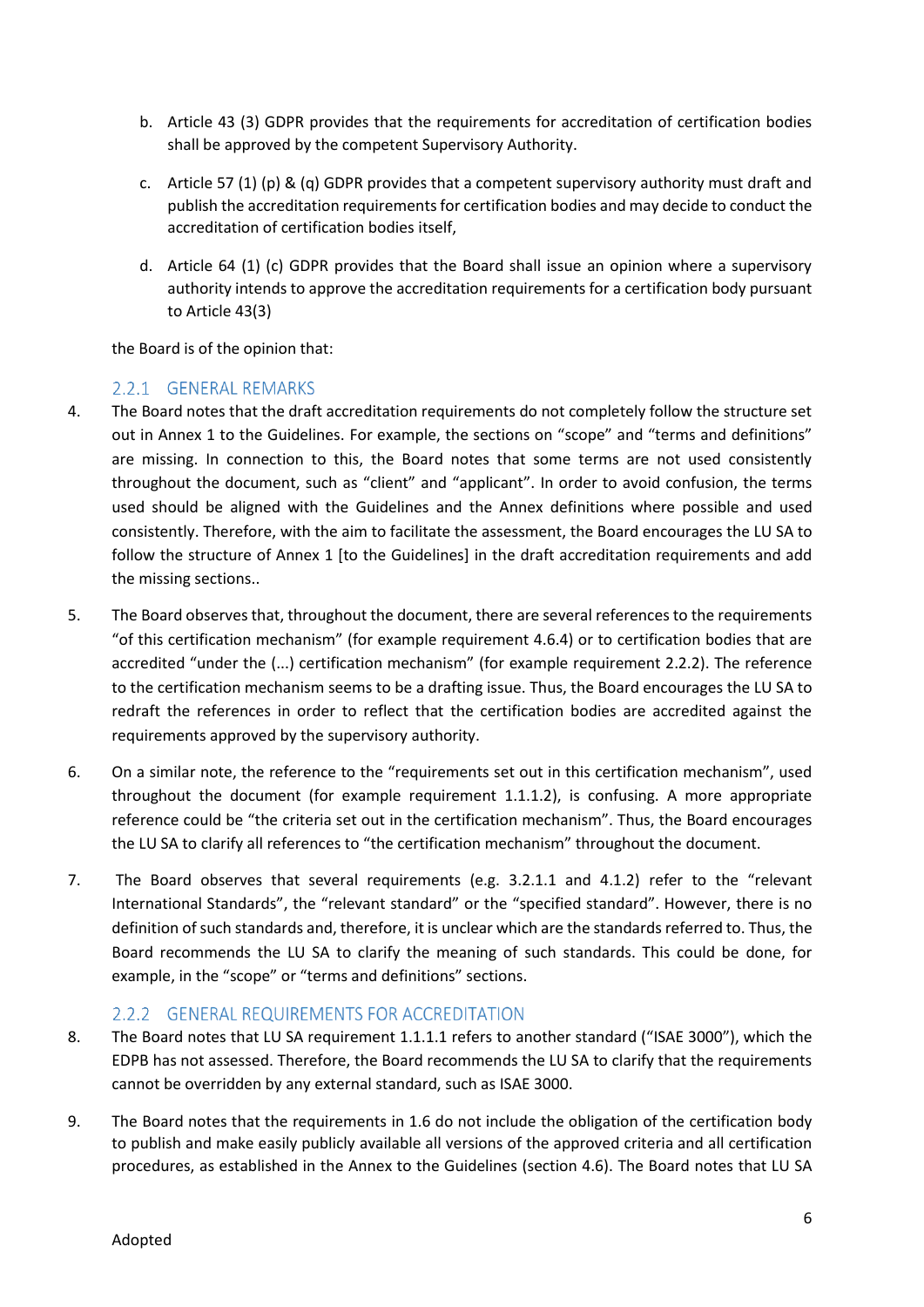might be the certification scheme owner , however the Board considers that it would be helpful to add an appropriate reference to ensure that the criteria is up to date and easily accessible via the certification body itself. In this regard, the Board considers that by making the information available only upon request, as set up in requirement 1.6.1, the LU SA is stablishing a stricter requirement than the Annex, which establishes that the information shall be make easily publicly available. Therefore, the Board recommends the LU SA to amend the requirement in order to include the obligation of the certification body to make easily publicly available all versions of the approved criteria and all certification procedures, in line with the Annex to the Guidelines.

10. The Board notes that requirement 1.2.4 refers to the 'certified process'. The Board considers that more precise wording, in line with the Guidelines could be used, such as 'certified processing operations/activities'. This provides for the broader certification scope, as provided by GDPR. Therefore, the Board encourages de LU SA to amend the draft requirements accordingly.

### <span id="page-6-0"></span>2.2.3 RESOURCE REQUIREMENTS

11. The Board notes that requirement 3.1.1.2 seems repetitive and unclear, not helped by the different terminology. For example, the third paragraph reads as if the engagement partner makes the decision of suitability on their judgement alone. The Board recommends LU SA to redraft to make the requirement clearer and more understandable, using consistent terminology.

#### <span id="page-6-1"></span>2.2.4 PROCESS REQUIREMENTS

- 12. The Board observes that requirement 4.2.1 provides several examples of necessary information. Nonetheless, the first two examples provided should be a requirement by themselves, in accordance with section 7.2 of the Annex 1 to the Guidelines. Therefore, the Board encourages the LU SA to amend the wording and include the above-mentioned examples as requirements.
- 13. With regard to section 4.4 (Evaluation) of the LU SA accreditation requirements, the Board is of the opinion that the accreditation requirements should include the obligation of the certification body to ensure that there are evaluation methods in place, and that those evaluation methods, described in the certification mechanism, are standardised and generally applicable. This would ensure that comparable evaluation methods are used for comparable targets of evaluation. Any deviations from these evaluation methods would need to be justified by the certification body. Hence, the Board recommends the LU SA to amend the draft in order to include the above-mentioned obligation for the certification body.
- 14. Furthermore, the Board takes note that requirement 4.4.2 states that, even though outsourcing is not allowed, the certification body can use external experts for specific areas. In this regard, it is important to clarify that the certification body will retain the responsibility for the decision-making, even when it uses external experts. Therefore, the Board recommends the LU SA to amend the wording in requirement 4.4.2 accordingly.
- 15. The Board observes that section 4.7 of the LU SA accreditation requirements ("certification documentation") does not address the requirement in the Annex for documenting the period of surveillance (section 7.9). Therefore, the Board encourages the LU SA to include the period of monitoring within the meaning of section 7.9 on surveillance.
- 16. With regard to section 4.8 ("directory of certified processing activities") of the LU SA accreditation requirements, requirement 4.8.1 states that the information will be provided to the public "upon request". The Board is of the opinion that, the transparency obligation set out in section 7.8 of Annex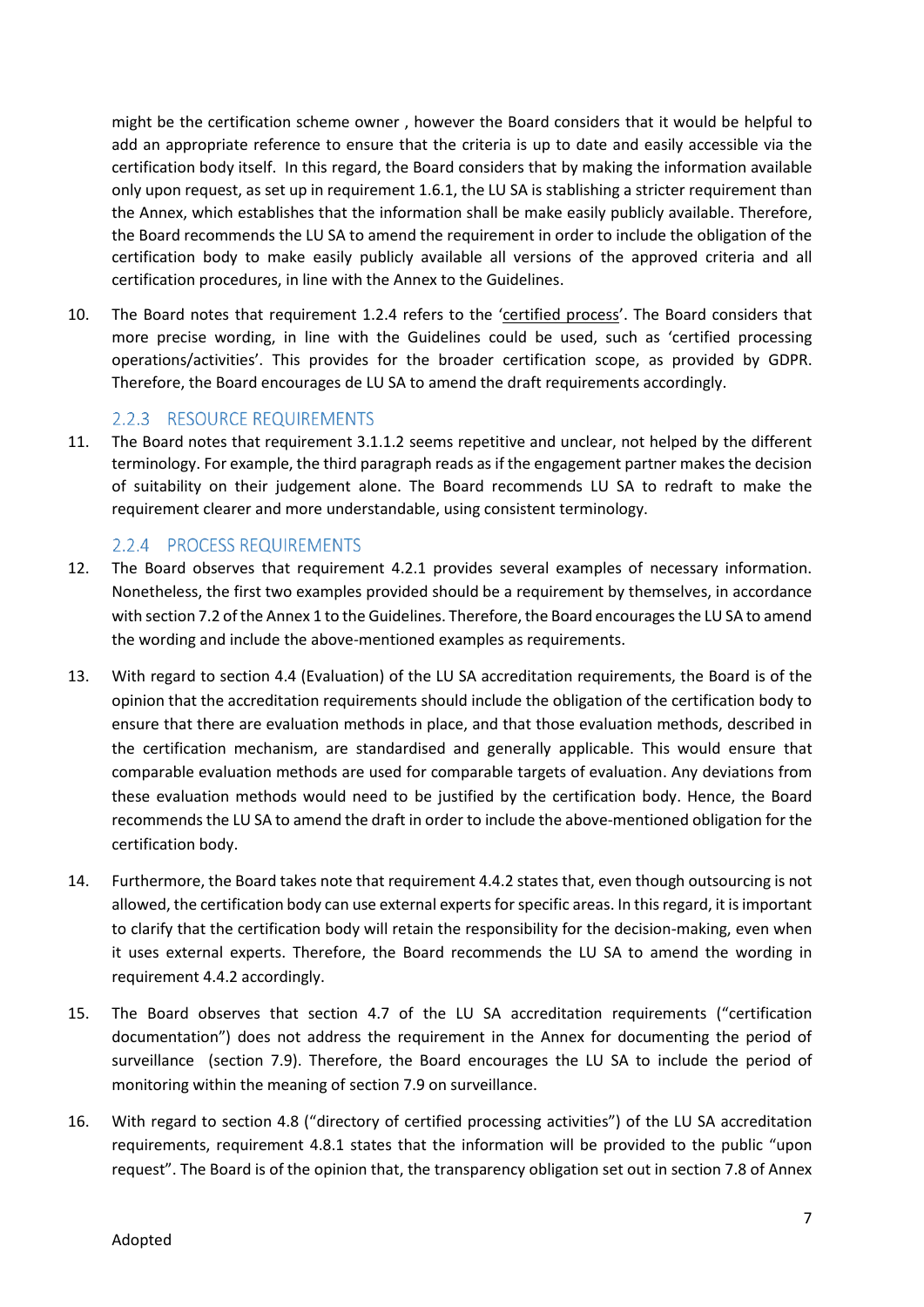1 would be better fulfilled if the information was made available pro-actively by the certification body. Thus, the Board recommends the LU SA to amend the draft in order to provide that the certification body will make publicly available the information referred to in section 7.8 of Annex 1 of the Guidelines.

- 17. The Board notes that section 4.8 has a heading for surveillance without any requirements. The Board recommends that LU SA to clarify how monitoring will be carried out.
- 18. Concerning the termination, reduction, suspension or withdrawal of certification (subsection 4.10), the Board notes that there is no reference to the obligation of the certification body to accept decisions and orders from the competent supervisory authority to withdraw or not to issue certification to a customer (applicant) if the requirements for certification are not or no longer met. This obligation is set out in Article 58(2)(h) GDPR as well as in section 7.11 of Annex 1. Therefore, the Board recommends the LU SA to amend the accreditation requirements specifying the rules covering withdrawal, termination, reduction or suspension of the certification .
- 19. The Board notes that section 9 of the annex which has general headings do not have requirements. For example, section 9.3.4 on suspension or withdrawal of accreditation in not covered here. These are significant headings that warrant cross references to the relevant sections or requirements being added. The Board encourages LU SA to clarify where the requirements are covered.

# <span id="page-7-0"></span>3 CONCLUSIONS / RECOMMENDATIONS

- 20. The draft accreditation requirements of the Luxembourg Supervisory Authority may lead to an inconsistent application of the accreditation of certification bodies and the following changes need to be made:
- 21. As general remarks, the Board recommends that the LU SA:
	- 1. clarifies the meaning of "standard", as referred in several requirements (e.g. 3.2.1.1 and 4.1.2). This could be done, for example, in the "scope" or "terms and definitions" sections.
- 22. Regarding 'general requirements for accreditation' the Board recommends that the LU SA:
	- 1. clarifies that the requirements cannot be overridden by any external standard, such as ISAE 3000.
	- 2. amends the requirements in 1.6 in order to include the obligation of the certification body to publish and make easily publicly available all versions of the approved criteria and all certification procedures, in line with the Annex to the Guidelines.
- 23. Regarding 'resource requirements' the Board recommends that the LU SA:
	- 1. redrafts requirement 3.1.1.2 to make it clearer and more understandable, using consistent terminology.
- 24. Regarding 'process requirements' the Board recommends that the LU SA:
	- 1. amends section 4.4 of the draft requirements in order to include the obligation of the certification body to ensure that there are evaluation methods in place, and that those